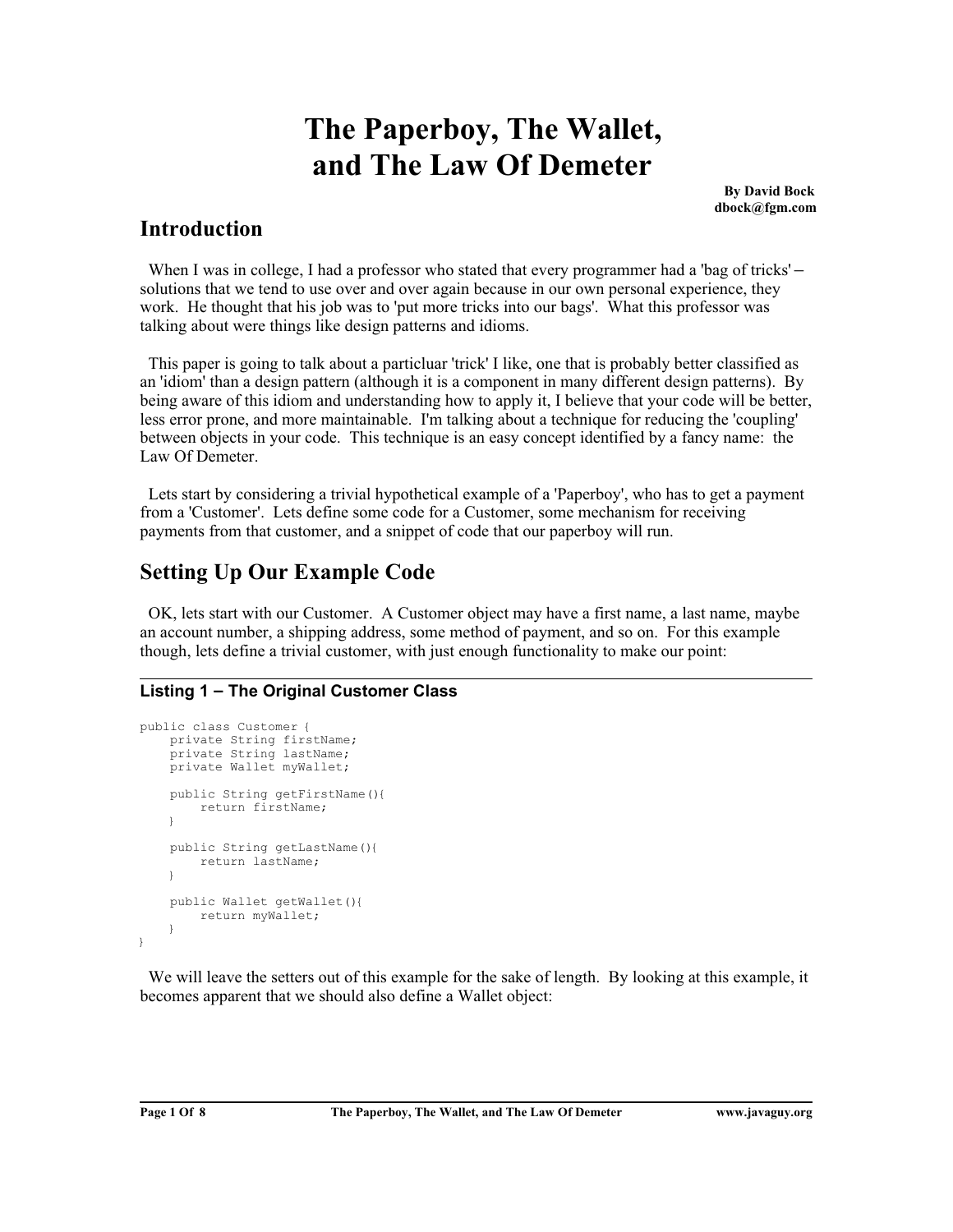### **Listing 2 – The Simple Wallet Class**

```
public class Wallet {
     private float value;
     public float getTotalMoney() {
         return value;
\qquad \qquad \} public void setTotalMoney(float newValue) {
         value = newValue;
     }
     public void addMoney(float deposit) {
          value += deposit;
\qquad \qquad \} public void subtractMoney(float debit) {
        value - debit;
\qquad \qquad \}}
```
 Now, that's a pretty simplistic wallet... A future version may include a data structure we can hold things in, like Credit Cards, drivers license, different types of currency, etc. But that's a topic for another paper... For our example, this is sufficient.

 So, now we know enough about the Customer and his wallet to start to do some useful stuff. Lets say our paperboy stops by, rings the doorbell, and demands his payment for a job well done. If we had to model this in code, there might be a code snippet that looks something like this:

#### **Listing 3 – Paying the Paperboy**

```
 // code from some method inside the Paperboy class...
   payment = 2.00; // "I want my two dollars!"
    Wallet theWallet = myCustomer.getWallet();
    if (theWallet.getTotalMoney() > payment) {
         theWallet.subtractMoney(payment);
    } else {
         // come back later and get my money
\qquad \qquad \}
```
 So there is a little code snippet that gets the wallet from the customer, checks to make sure he has the money, and transfers it from the customers wallet into the paperboy's wallet.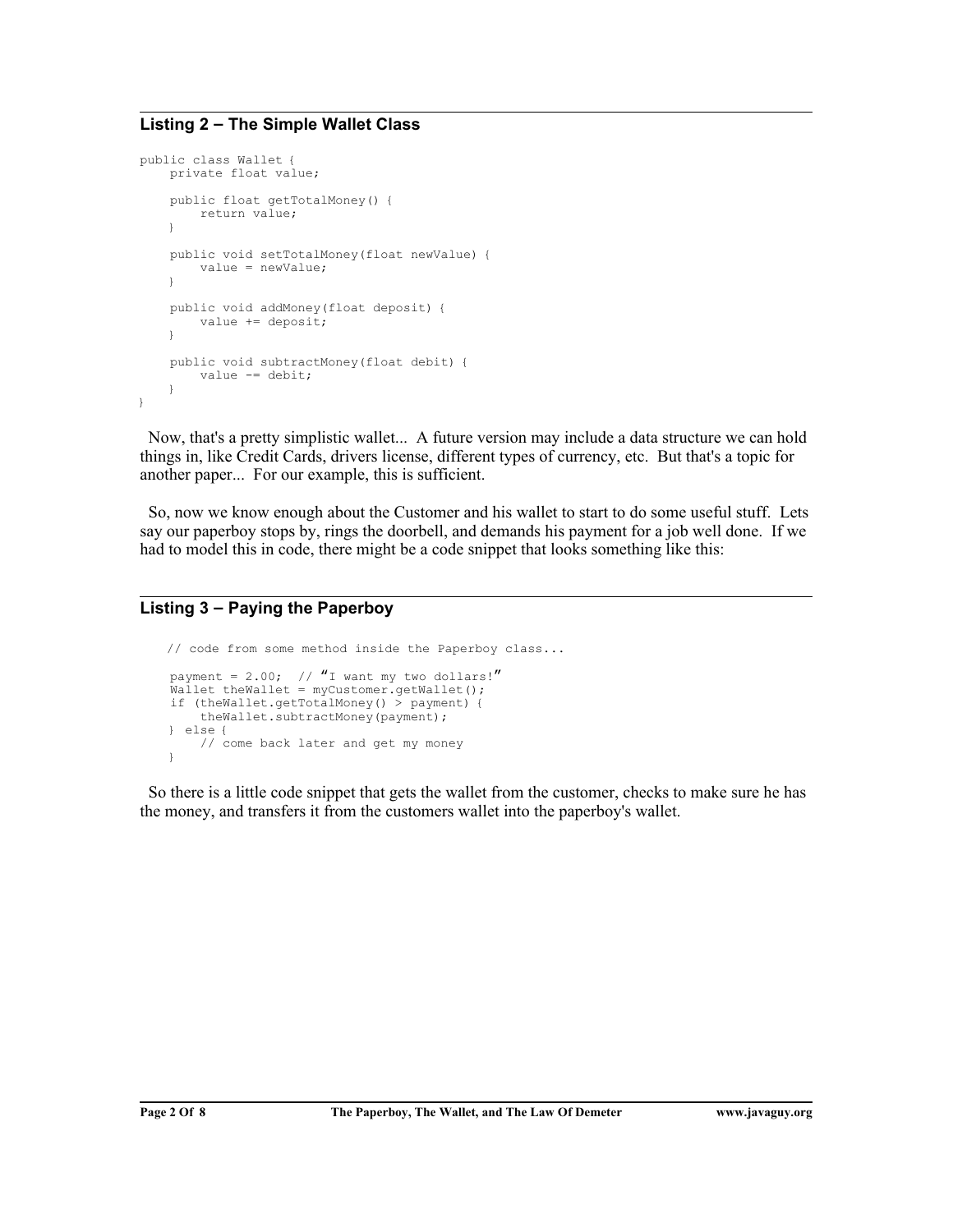### **Why Is This Bad?**

 So, what's so bad about this code (besides being a horribly contrived example)? Well, lets translate what the code is actually doing into real-language:

 Apparently, when the paperboy stops by and demands payment, the customer is just going to turn around, let the paperboy take the wallet out of his back pocket, and take out two bucks.

 I don't know about you, but I rarely let someone handle my wallet. There are a number of 'realworld' problems with this, not to mention we are trusting the paperboy to be honest and just take out what he's owed. If our future Wallet object holds credit cards, the paperboy has access to those too... but the basic problem is that "the paperboy is being exposed to more information than he needs to be".

Thats an important concept... The 'Paperboy' class now 'knows' that the customer has a wallet, and can manipulate it. When we compile the Paperboy class, it will need the Customer class and the Wallet class. These three classes are now 'tightly coupled'. If we change the Wallet class, we may have to make changes to both of the other classes.

There is another classic problem that this can create... What happens if the Customer's wallet has been stolen? Perhaps last night a Thief picked the pocket of our example, and someone else on our software development team decided a good way to model this would be by setting the wallet to null, like this:

victim.setWallet(null);

This seems like a reasonable assumption... Neither the documentation nor the code enforces any mandatory value for wallet, and there is a certain 'elegance' about using null for this condition. But what happens to our Paperboy? Go look back at the code... The code assumes there will be a wallet! Our paperboy will get a runtime exception for calling a method on a null pointer.

We could fix this by checking for 'null' on the wallet before we call any methods on it, but this starts to clutter the paperboy's code... our real-language description is becoming even worse... "If my customer has a wallet, then see how much he has... if he can pay me, take it". Obviously, we are getting convoluted here.

### **Improving The Original Code**

 The proper way to fix this is more like the 'real world' scenario; When the paperboy comes to the door, he's going to ask the customer for payment. He's not going to handle the customer's wallet... he doesn't even have to know the customer HAS a wallet.

#### **Listing 4 – The New Customer Class**

```
public class Customer {
    private String firstName;
    private String lastName;
    private Wallet myWallet;
    public String getFirstName(){
         return firstName;
```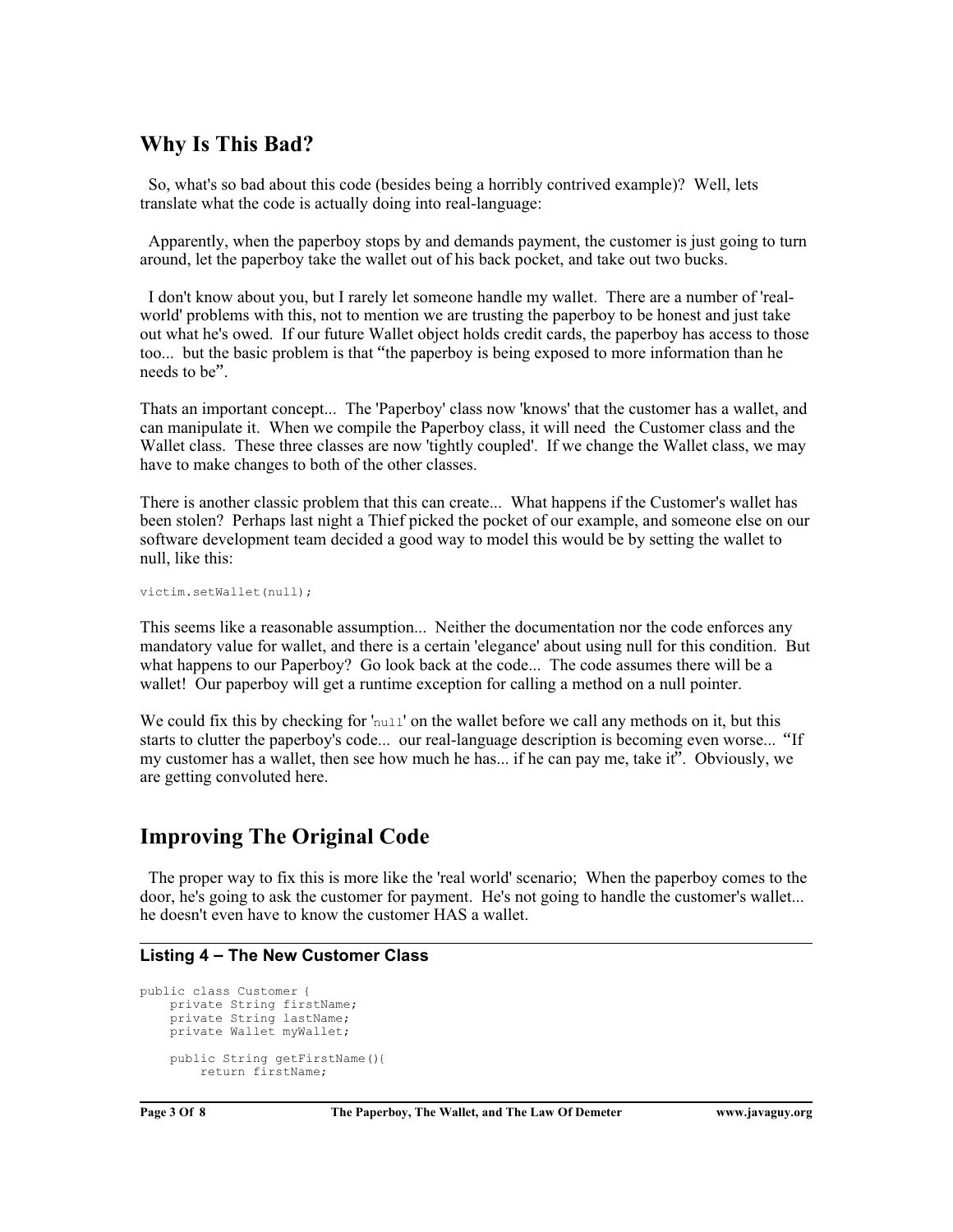```
 }
     public String getLastName(){
         return lastName;
\qquad \qquad \} public float getPayment(float bill) {
         if (myWallet != null) {
             if (myWallet.getTotalMoney() > bill) {
                  theWallet.subtractMoney(payment);
            return payment;
 }
         }
    }
}
```
Notice that the Customer no longer has a 'getWallet()' method, but it does have a getPayment method. Lets take a look at how the paperboy will use this:

### **Listing 5 – The New Paperboy Code**

```
 // code from some method inside the Paperboy class...
   payment = 2.00; // "I want my two dollars!"
   p = 1dAmount = myCustomer.getPayment(payment);
    if (paidAmount == payment) {
         // say thank you and give customer a receipt
       } else { 
         // come back later and get my money
\qquad \qquad \}
```
### **Why Is This Better?**

 That's a fair question... Someone who really liked the first bit of code could argue that we have just made the Customer a more complex object. That's a fair observation, and I'll address that when I talk about drawbacks, below.

 The first reason that this is better is because it better models the real world scenario... The Paperboy code is now 'asking' the customer for a payment. The paperboy does not have direct access to the wallet.

 The second reason that this is better is because the Wallet class can now change, and the paperboy is completely isolated from that change. If the interface to Wallet were to change, the Customer would have to be updated, but that's it... As long as the interface to Customer stays the same, none of the client's of Customer will care that he got a new Wallet. Code will be more maintainable, because changes will not 'ripple' through a large project.

 The third, and probably most 'object-oriented' answer is that we are now free to change the implementation of  $I<sub>getPayment()</sub>$ . In the first example, we assumed that the Customer would have a wallet. This led to the null pointer exception we talked about. In the real world though, when the paper boy comes to the door, our Customer may actually get the two bucks from a jar of change, search between the cushions of his couch, or borrow it from his roommate. All of this is 'Business Logic', and is of no concern to the paper boy... All this could be implemented inside of the getPayment() method, and could change in the future, without any modification to the paper boy code.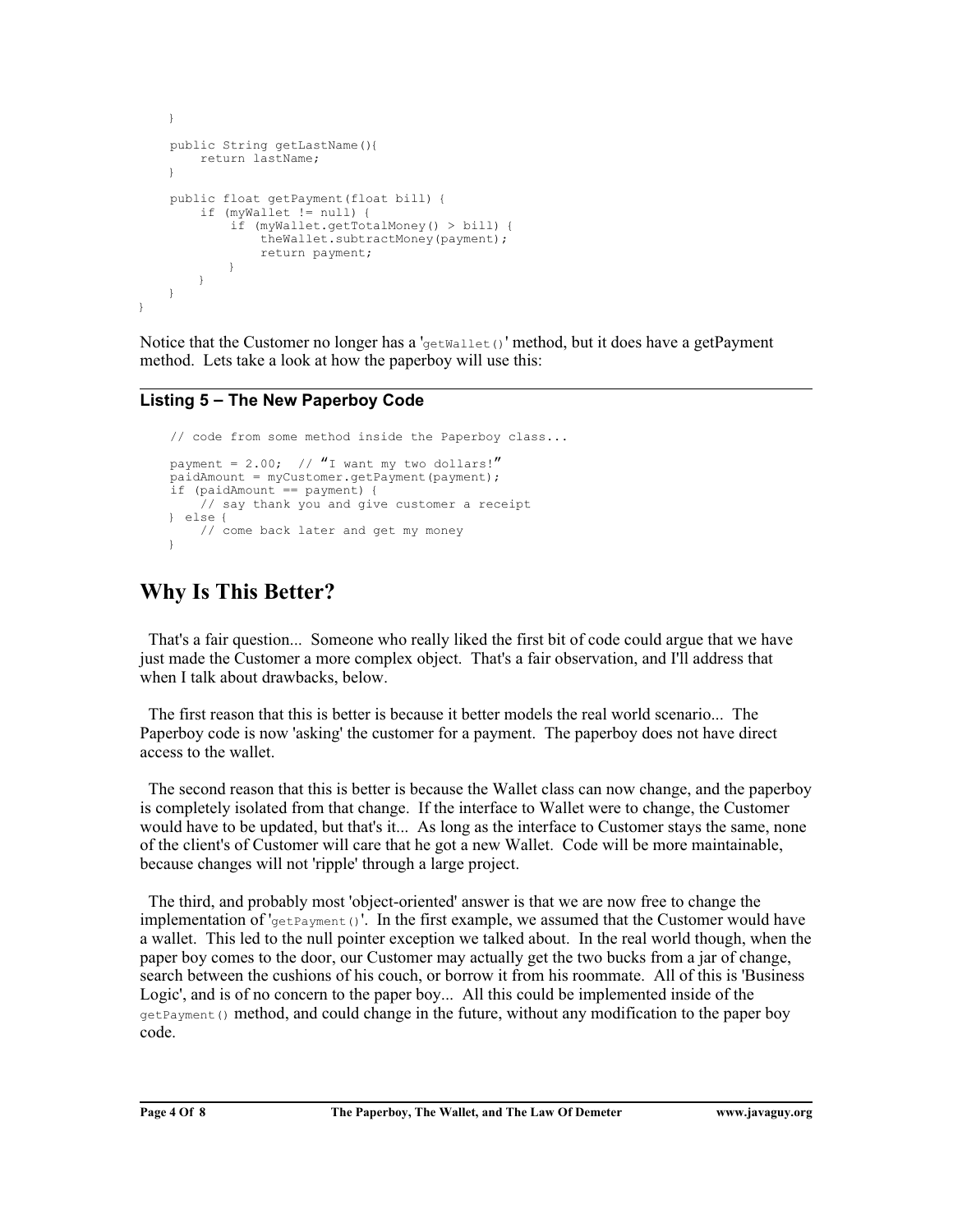### **What Are The Drawbacks?**

 Above, I suggested that there are several drawbacks to this approach. Thats true in most things... when there are two ways of doing things, you can almost always find some reason for doing it either way. Lets talk about the potential drawbacks of this idiom, and see if they can be addressed.

 The main one I already mentioned, the appearance that the 'Customer' object is getting more complex. This is partially true... Since we are not exposing the Wallet, we need a new method. If we were choosing to do this for some other type of object, there might be several methods we have to add to Customer, and Customer starts to become a class with many methods. We may potentially have to repeat a lot of method signatures that really belong to classes that we hold a reference to. This is another idiom called 'delegation'.

 Is the Customer REALLY becoming more complex? In our first example, the paperboy code using the Customer also had to know about and manipulate the Wallet. This is no longer the case... If Customer has become MORE complex, then why are the clients now LESS complex? All the same complexity still exists, it is just better contained within the scope of each object, and exposed in a healthy way. By containing this complexity, we get all the benefits discussed above. So yes, we can conceed that Customer has gotten more complex The truth is, it's complexity that existed before in the code, and it may have existed in several places. Now it occurs once, and can be maintained in the same place that the changes that may break it occur.

 There is another drawback with this idiom, and that is trying to apply it in every case that seems appropriate (the "I have a shiny new hammer so every problem looks like a nail" idiom). Lets assume our Wallet had been modified to contain a Driver's License object, and the person we are modelling had been pulled over by a police officer. Now, we don't want to hand him the Wallet, but we do want to hand them the object representing the Driver's License. The officer might not be happy just being able to ask "What is your driver's license number?". A 'getDriversLicense()' method should return the real Driver's License object.

 In Java, an AWT Component is a container for a LayoutManager. In this case, we would not want the component to 'hide' the LayoutManager from us... This is a 'strategy' pattern, and exposure of the object implementing the strategy is important. There are several other patterns where this is the case as well. We will see below some rules for determining when and how to apply this idiom.

# **You Too Can Sound Intelligent**

I mentioned before that this concept has a name: This is called **The Law Of Demeter**.

**Law Of Demeter** A method of an object should invoke only the methods of the following kinds of objects:

1. itself

2. its parameters

- 3. any objects it creates/instantiates
- 4. its direct component objects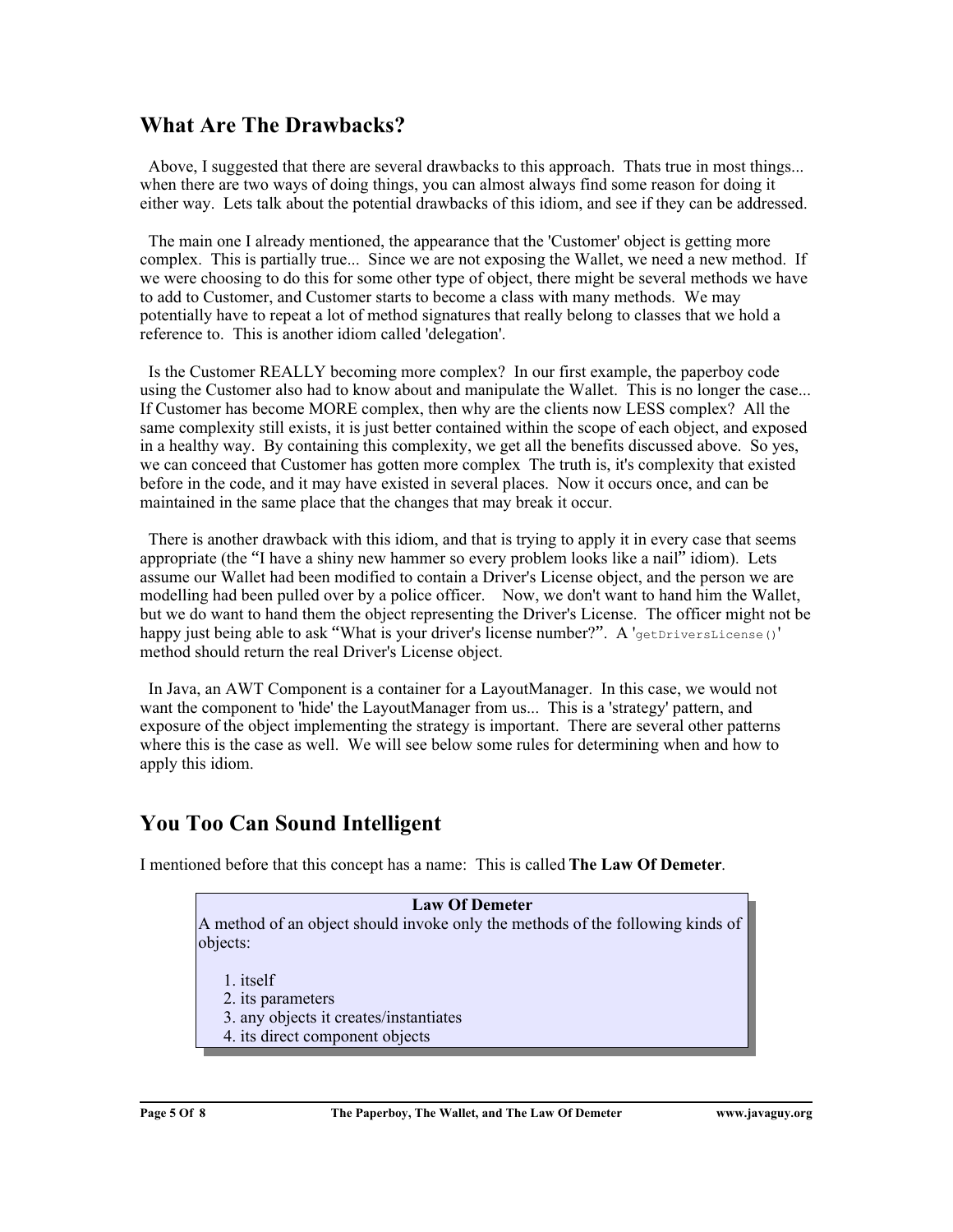So now, when you are talking to other people you work with, instead of saying 'You don't want the paperboy to know about your wallet', you can say 'See this code? This is a good opportunity to apply the Law of Demeter.' Then you get to explain it to them and sound intelligent. You might even get a pay raise or a consulting gig out of it.

While working on this paper, I was trying to determine 'why' it is called the Law of Demeter. I found several references, but none with a good explanation. The Law Of Demeter was first published in [ Lieberherr +], and 'Demeter' is the name of a research project at Northeastern University [Demeter].

# **When and How to Apply The Law Of Demeter**

So now you have a good understanding of the law and it's benefits, but we haven't yet discussed how to identify places in existing code where we can apply it (and just as important, where NOT to apply it...)

### **1) Chained 'get' Statements**

 The first, most obvious place to apply the Law Of Demeter is places of code that have repeated get() statements,

```
value = object.getX().getY().getTheValue();
```
as if when our canonical person for this example were pulled over by the cop, we might see:

```
license = person.getWallet().getDriversLicense();
```
### **2) lots of 'temporary' objects**

The above license example would be no better if the code looked like,

```
Wallet tempWallet = person.getWallet();
license = tempWallet.getDriversLicense();
```
it is equivalent, but harder to detect.

### **3) Importing Many Classes**

 On the Java project I work on, we have a rule that we only import classes we actually use; you never see something like

```
import java.awt.*;
```
in our source code. With this rule in place, it is not uncommon to see a dozen or so import statements all coming from the same package. If this is happening in your code, it could be a good place to look for obscured examples of violations. If you need to import it, you are coupled to it. If it changes, you may have to as well. By explicitly importing the classes, you will begin to see how coupled your classes really are.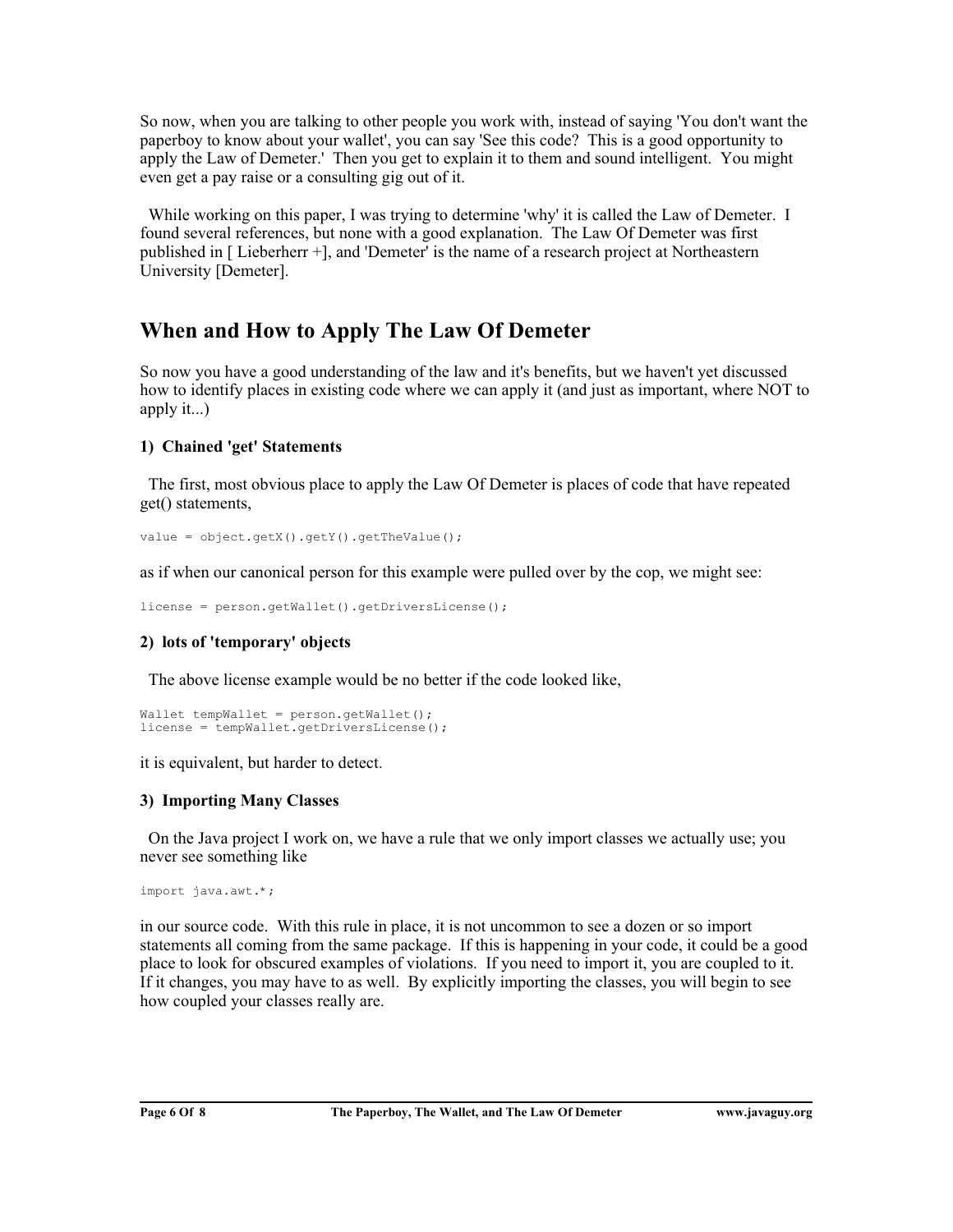#### **Law of Demeter and Design Patterns**

 As mentioned earlier, the Law of Demeter appears in many different design patterns. At its simplest, this is simply 'delegation'.

 Consider the 'wrapper' patterns, Adapter, Proxy, and Decorator. Each of them hold onto an object, 'wrapping' it for some purpose. This is the Law of Demeter in the sense that it is 'hiding' the wrapped object, making the user use it through a different interface.

 The 'Facade' pattern is another great example of the Law of Demeter at work. In the Facade pattern, several classes are hidden behind one API.

If you are working with Enterprise Javabeans, a common design pattern is to use Entity Beans for all your persistent storage, but control all access to these through Session Beans. That is, never let an EJB Client look up and reference the entity beans themselves. This is the Session Facade pattern.

So, the Law of Demeter is an important foundation concept. Not really a design pattern itself, but certainly an idiom with an intent that is often used in Patterns.

#### **Sometimes Objects Are Just Containers**

As in my examples above of the LayoutManager and the Driver's License, sometimes an object really is a container for another object. The Java Collections Framework and various Association patterns are good examples of this. Sometimes, you really DO want to give the officer your Driver's License. You may see examples that appear to break one of the rules above, but do so in a way you are comfortable with. Try to convert these to 'natural language' statements; this will help justify your design.

### **Conclusions:**

I hope this paper has taught you something new. Hopefully, it almost seems like 'common sense'. If it does, that's good... But *understanding* it, giving it a name, and being able to communicate it to other people are all powerful.

I certainly didn't 'invent' this concept... I gave references earlier that you can find at the end of this paper if you want to read further on this subject. In particular, I would recommend [Hunt+Thomas], which is where I first learned the label for this concept. The Pragmatic authors talk about it in a much larger scope of 'Orthogonality' of code design.